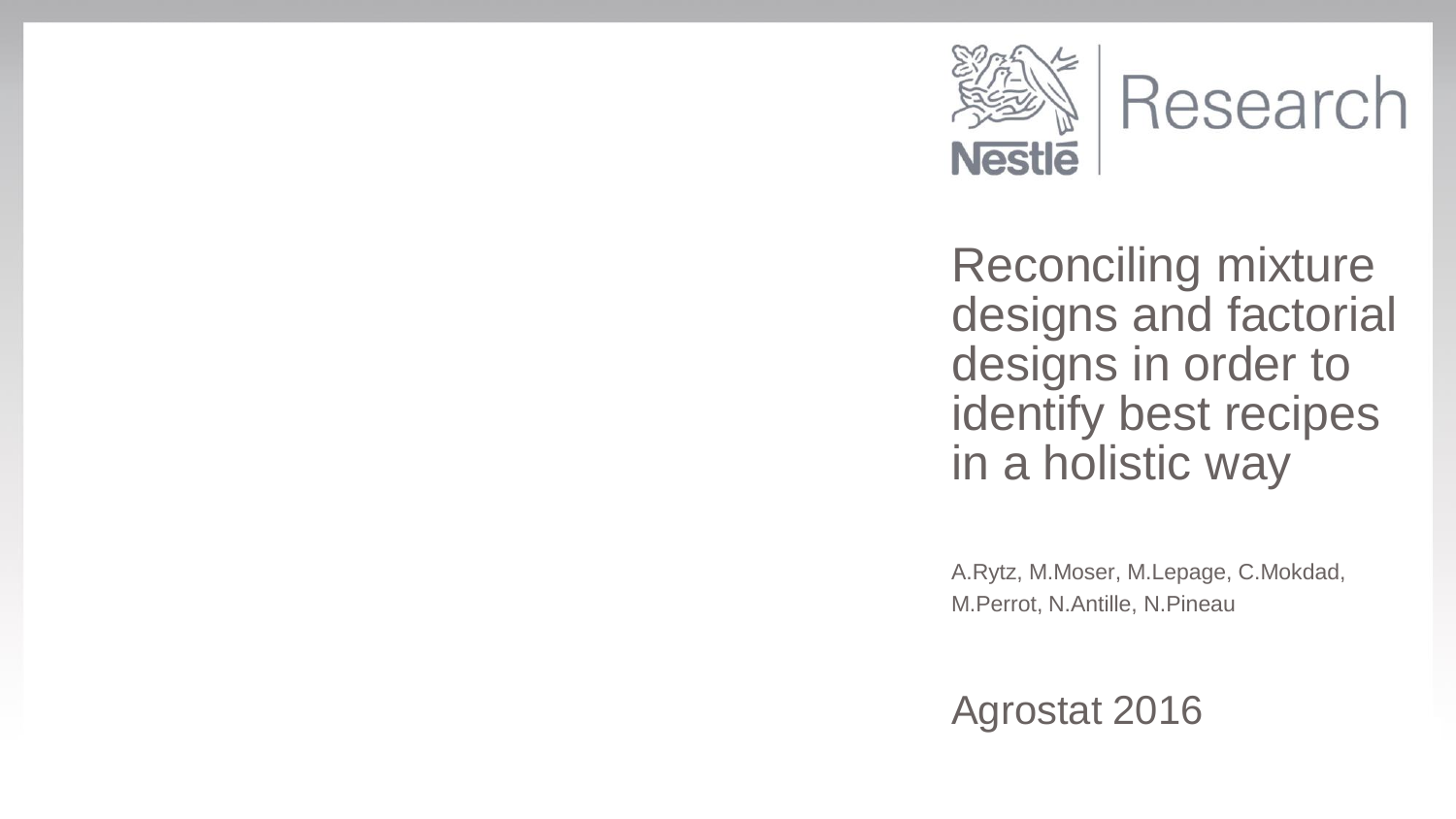

Full

Fraction

#### Process

- Soaking (short-long)
- Cooking (mild-strong) • Drying (mild-strong)



 $2^3$  = 8 experiments



 $2^{3-1}$  = 4 experiments



**Ingredients** • Sucrose (0-10%) • Glucose (0-10%) • Fructose (0-10%)



P x I

 $2^3 \times 2^3 = 2^6 = 64$  experiments



(Barton, 1999)

P & I



|            | А | B          | c | AB |            | AC ABC |
|------------|---|------------|---|----|------------|--------|
| E01        | 0 | 0          | 0 | 0  | 0          | 0      |
| <b>E02</b> | 0 | 0          | 1 | 0  | 1          | 1      |
| E03        | 0 | 1          | 0 | 1  | 0          | 1      |
| <b>E04</b> | 0 | 1          | 1 | 1  | 1          | 0      |
| <b>E05</b> | 1 | 0          | 0 | 1  | 1          | 1      |
| <b>E06</b> | 1 | 0          | 1 | 1  | 0          | 0      |
| <b>E07</b> | 1 | 1          | 0 | 0  | 1          | 0      |
| <b>E08</b> |   |            | 1 | 0  | 0          |        |
|            |   | Strength=3 |   |    | Strength=3 |        |



 $2^{6-3} = 8$  experiments<br>(Hedayat, Sloane, Stufken, 1999) Research **Nestle** 



 $2^{3-1}$  = 4 experiments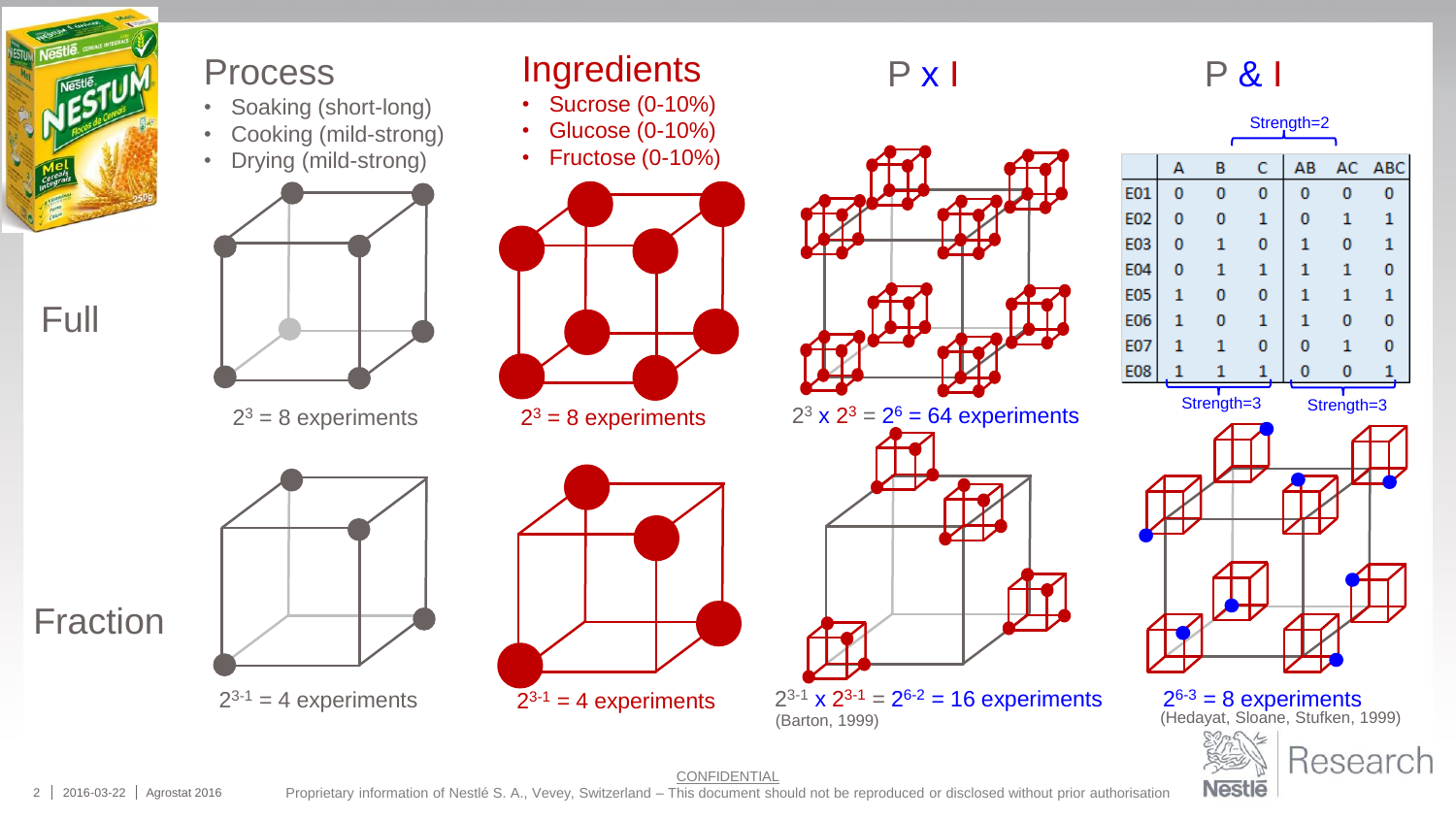

3 2016-03-22 Agrostat 2016 Proprietary information of Nestlé S. A., Vevey, Switzerland – This document should not be reproduced or disclosed without prior authorisation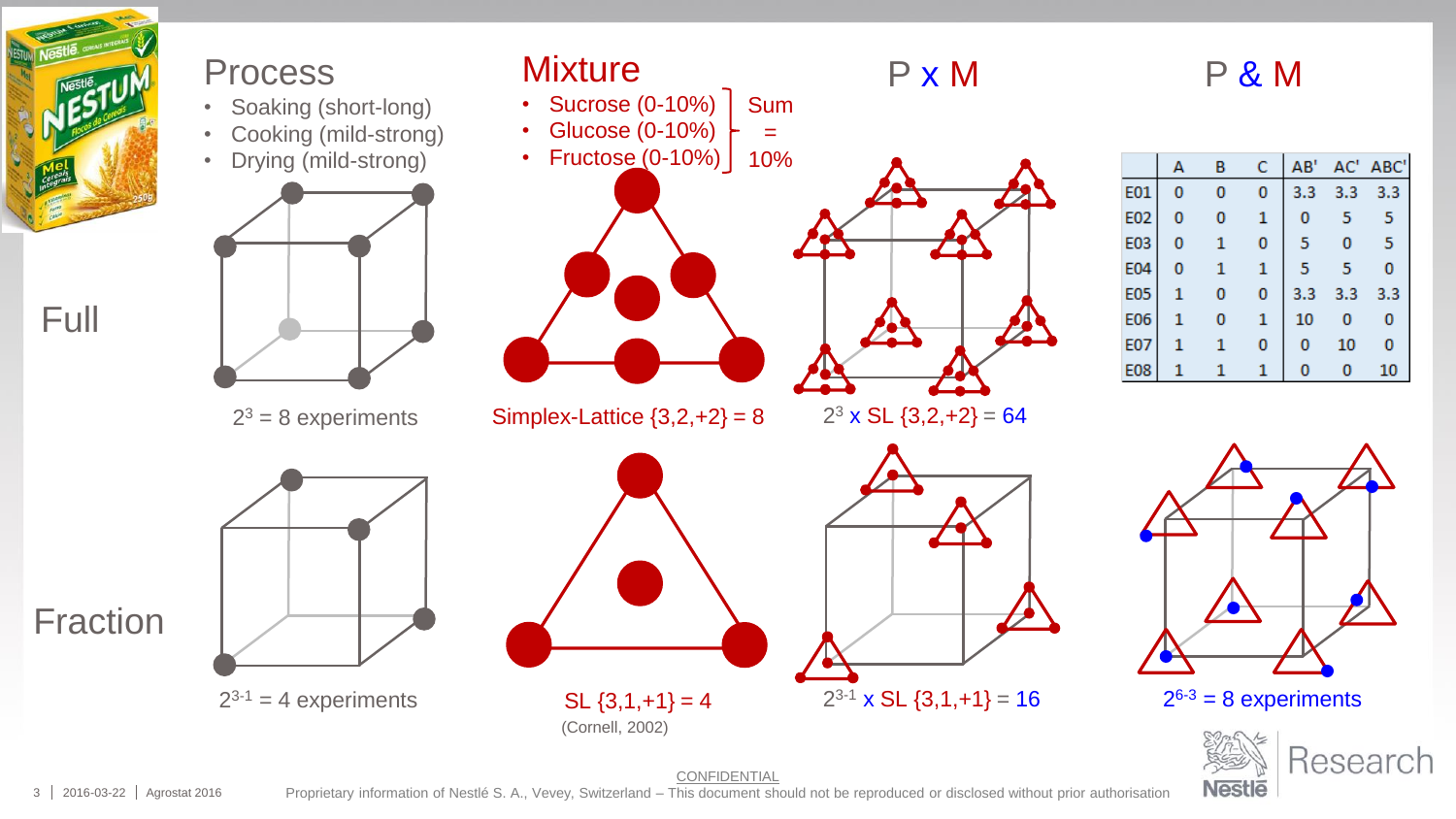### Method for transforming an orthogonal array into a mixture



|            | $D_{Init}$ |          |            | <b>D</b> Intermediate |          |            |     |              |  | D <sub>Final</sub> |     |          |
|------------|------------|----------|------------|-----------------------|----------|------------|-----|--------------|--|--------------------|-----|----------|
|            | AB         | AC       | <b>ABC</b> | AB                    | AC       | <b>ABC</b> | Sum | Vs. {SUM=10} |  | AB'                | AC' | ABC'     |
| E01        | 0          | $\bf{0}$ | $\bf{0}$   | 0                     | $\bf{0}$ | 0          | 0   | $-10$        |  | 3.3                | 3.3 | 3.3      |
| E02        | 0          | 1        | 1          | 0                     | 10       | 10         | 20  | 10           |  | 0                  | 5   | 5        |
| E03        |            | $\bf{0}$ | 1          | 10                    | 0        | 10         | 20  | 10           |  | 5                  | 0   | 5        |
| E04        |            | 1        | $\bf{0}$   | 10                    | 10       | $\Omega$   | 20  | 10           |  | 5                  | 5   | $\Omega$ |
| <b>E05</b> |            |          | 1          | 10                    | 10       | 10         | 30  | 20           |  | 3.3                | 3.3 | 3.3      |
| E06        | 1          | 0        | 0          | 10                    | 0        | $\Omega$   | 10  | 0            |  | 10                 | 0   | $\Omega$ |
| <b>E07</b> | $\bf{0}$   |          | $\bf{0}$   | $\bf{0}$              | 10       | 0          | 10  | $\bf{0}$     |  | 0                  | 10  | 0        |
| <b>E08</b> | 0          | 0        | 1          | 0                     | 0        | 10         | 10  | $\bf{0}$     |  | 0                  | 0   | 10       |
|            |            |          |            |                       |          |            |     |              |  |                    |     |          |

 $\mathbf{0}$  $\mathbf{0}$  $\mathbf{0}$ 10 10 10

- **on a n-1 hyperspace** Start with the initial orthogonal array D<sub>Init</sub>. For each of the *n* experiments and **on a n-1 hyperspace Start with the** *n* **ingredients** replace the low level by the lower bound a and the each of the *q* ingredients, replace the low level by the lower bound a<sup>i</sup> and the high level by the upper bound  $b_i$ , leading to an intermediate design  $D_{\text{Intermediate}}$ with elements  $p_{ii}$  ( $t=1...n$ ,  $i=1...q$ ).
	- In D<sub>Intermediate</sub>, none or almost none of the mixtures sum to the constant *c*.
	- Transform  $\ddot{D}_{\text{intermediate}}$  into  $D_{\text{Final}}$  by adjusting the mixtures according to their excess or lack vs. total amount *c*:
		- In case of a mixtures summing to less than *c*, let the lack of total amount be *w-*Focus on the low level setting components  $p_i$  of this mixture. One has to increase by *w-* the sum of the selected levels. In order to accomplish it, allocate a portion of *w-* to each of these levels proportionally to the range of variation of their respective components.
		- In case of a mixture t in excess of amount *w+*, the principle remains the same. In this situation, one has simply to select the high levels  $p<sub>i</sub>$  of the mixture. And then decrease the selected high levels proportionally to the range of variation of their respective components.

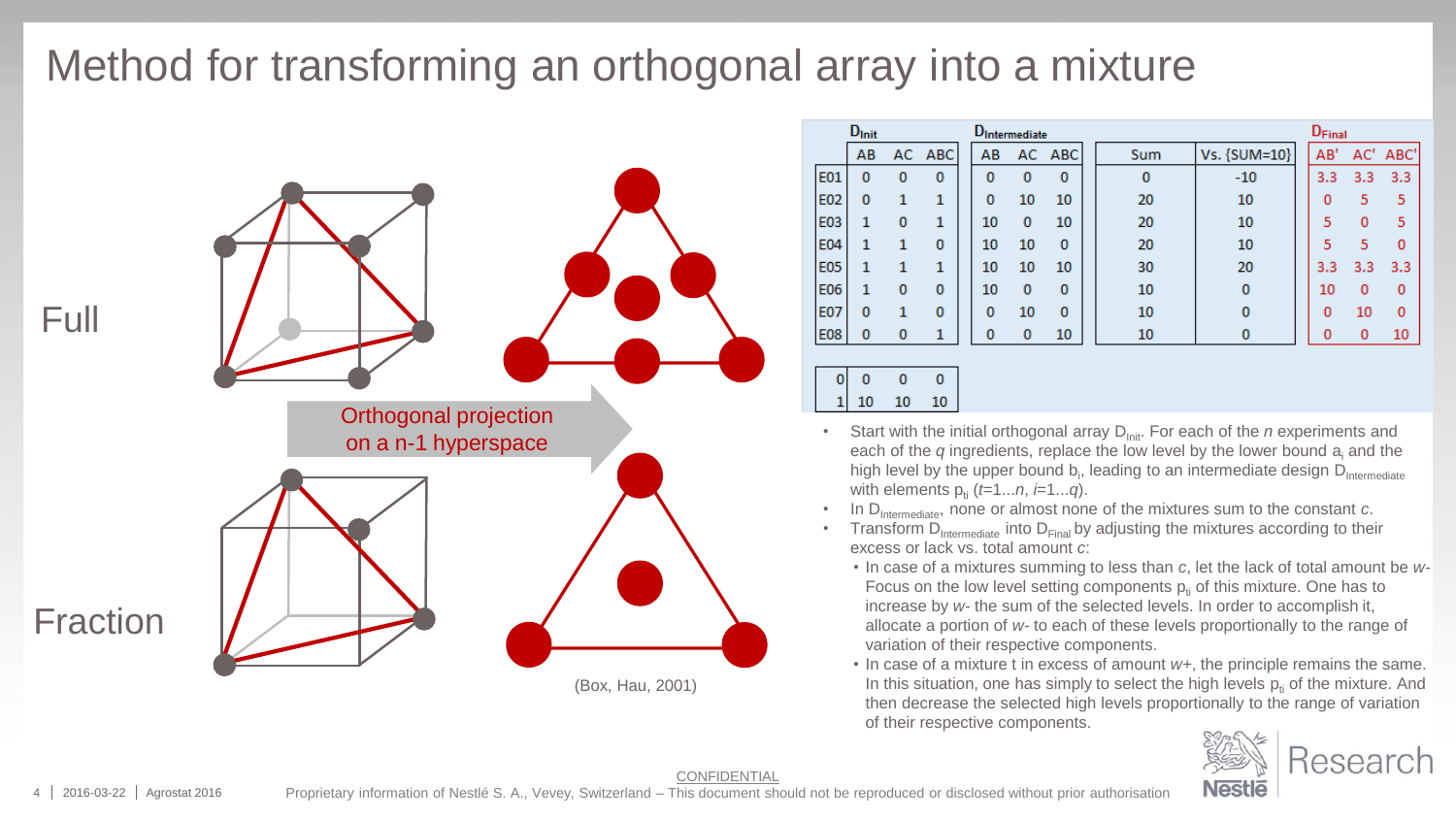## Method for transforming an orthogonal array into a constrained mixture

o

#### **Mixture**



|              | $D_{Init}$  |          |            | <b>D</b> Intermediate |     |        |      | D <sub>Final</sub> |  |     |     |          |  |  |
|--------------|-------------|----------|------------|-----------------------|-----|--------|------|--------------------|--|-----|-----|----------|--|--|
|              | AB          | AC.      | <b>ABC</b> | AB                    |     | AC ABC | Sum  | Vs. {SUM=10}       |  | AB' |     | AC' ABC' |  |  |
| <b>E01</b>   | 0           | $\bf{0}$ | 0          | 0.0                   | 3.4 | 1.2    | 4.6  | $-5.4$             |  | 2.1 | 5.4 | 2.5      |  |  |
| E02          | $\mathbf 0$ | 1        | 1          | 0.0                   | 8.5 | 4.7    | 13.2 | 3.2                |  | 0.0 | 6.6 | 3.4      |  |  |
| <b>E03</b>   | 1           | 0        | 1          | 5.4                   | 3.4 | 4.7    | 13.5 | 3.5                |  | 3.3 | 3.4 | 3.3      |  |  |
| <b>E04</b>   | 1           | 1        | 0          | 5.4                   | 8.5 | 1.2    | 15.1 | 5.1                |  | 2.8 | 6.0 | 1.2      |  |  |
| <b>E05</b>   | 1           | 1        | 1          | 5.4                   | 8.5 | 4.7    | 18.6 | 8.6                |  | 2.1 | 5.4 | 2.5      |  |  |
| <b>E06</b>   | 1           | 0        | 0          | 5.4                   | 3.4 | 1.2    | 10   | $\mathbf{0}$       |  | 5.4 | 3.4 | 1.2      |  |  |
| <b>E07</b>   | $\bf{0}$    | 1        | 0          | 0.0                   | 8.5 | 1.2    | 9.7  | $-0.3$             |  | 0.2 | 8.5 | 1.3      |  |  |
| <b>E08</b>   | 0           | 0        | 1          | 0.0                   | 3.4 | 4.7    | 8.1  | $-1.9$             |  | 1.0 | 4.3 | 4.7      |  |  |
|              |             |          |            |                       |     |        |      |                    |  |     |     |          |  |  |
| $\mathbf{0}$ | $\mathbf 0$ | 3.4      | 1.2        |                       |     |        |      |                    |  |     |     |          |  |  |

The method works for

- Any type of constraints
- Multiple mixtures

 $1 \overline{)5.4}$  8.5 4.7

• Nested mixtures

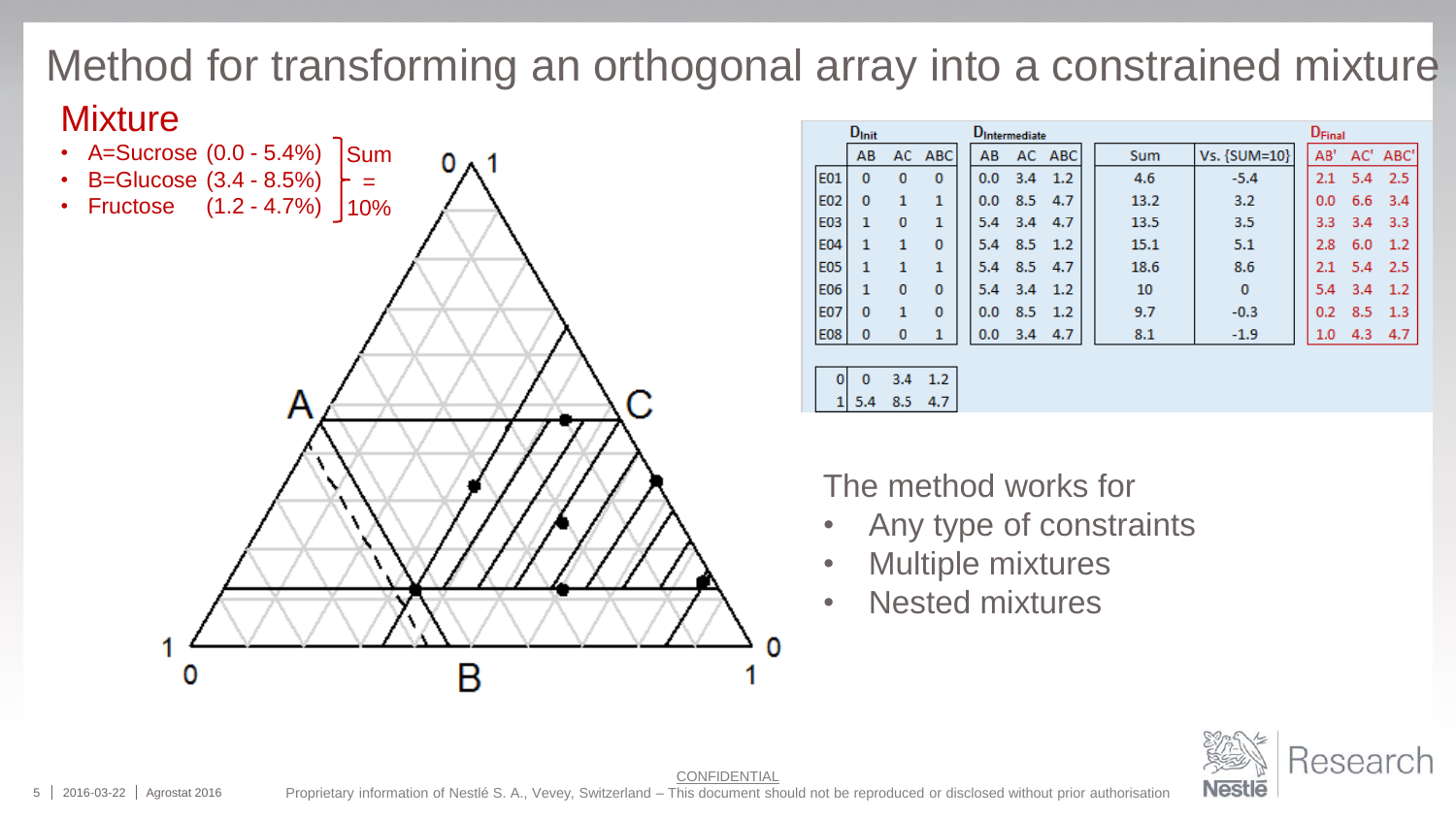## This method is a consensus between established methods













| D-efficiency $(2^{nd}$ order)<br>Coverage Index                                                                    |       |       |  |  |  |  |  |  |  |  |  |
|--------------------------------------------------------------------------------------------------------------------|-------|-------|--|--|--|--|--|--|--|--|--|
| (a) Adjusted Mixture                                                                                               | 0.513 | 0.579 |  |  |  |  |  |  |  |  |  |
| (b) Extreme Vertices                                                                                               | 0.070 | 0.300 |  |  |  |  |  |  |  |  |  |
| (c) Saxena-Nigam                                                                                                   | 0.215 | 0.588 |  |  |  |  |  |  |  |  |  |
| (d) Space-Filling                                                                                                  | 0.001 | 1.000 |  |  |  |  |  |  |  |  |  |
| (e) Adjusted Mixture (80%)                                                                                         | 0.008 | 0.944 |  |  |  |  |  |  |  |  |  |
| (f) D-optimal $(2nd order)$                                                                                        | 1.000 | 0.435 |  |  |  |  |  |  |  |  |  |
| The proposed design reaches best consensus<br>between<br>D-efficiency (Atkinson, 1992)<br>Coverage (Johnson, 1990) |       |       |  |  |  |  |  |  |  |  |  |
| In this case, it is the only technique yielding<br>values higher than 0.5 for both indexes.                        |       |       |  |  |  |  |  |  |  |  |  |

- D-efficiency (Atkinson, 1992)
- Coverage (Johnson, 1990)



CONFIDENTIAL

Proprietary information of Nestlé S. A., Vevey, Switzerland – This document should not be reproduced or disclosed without prior authorisation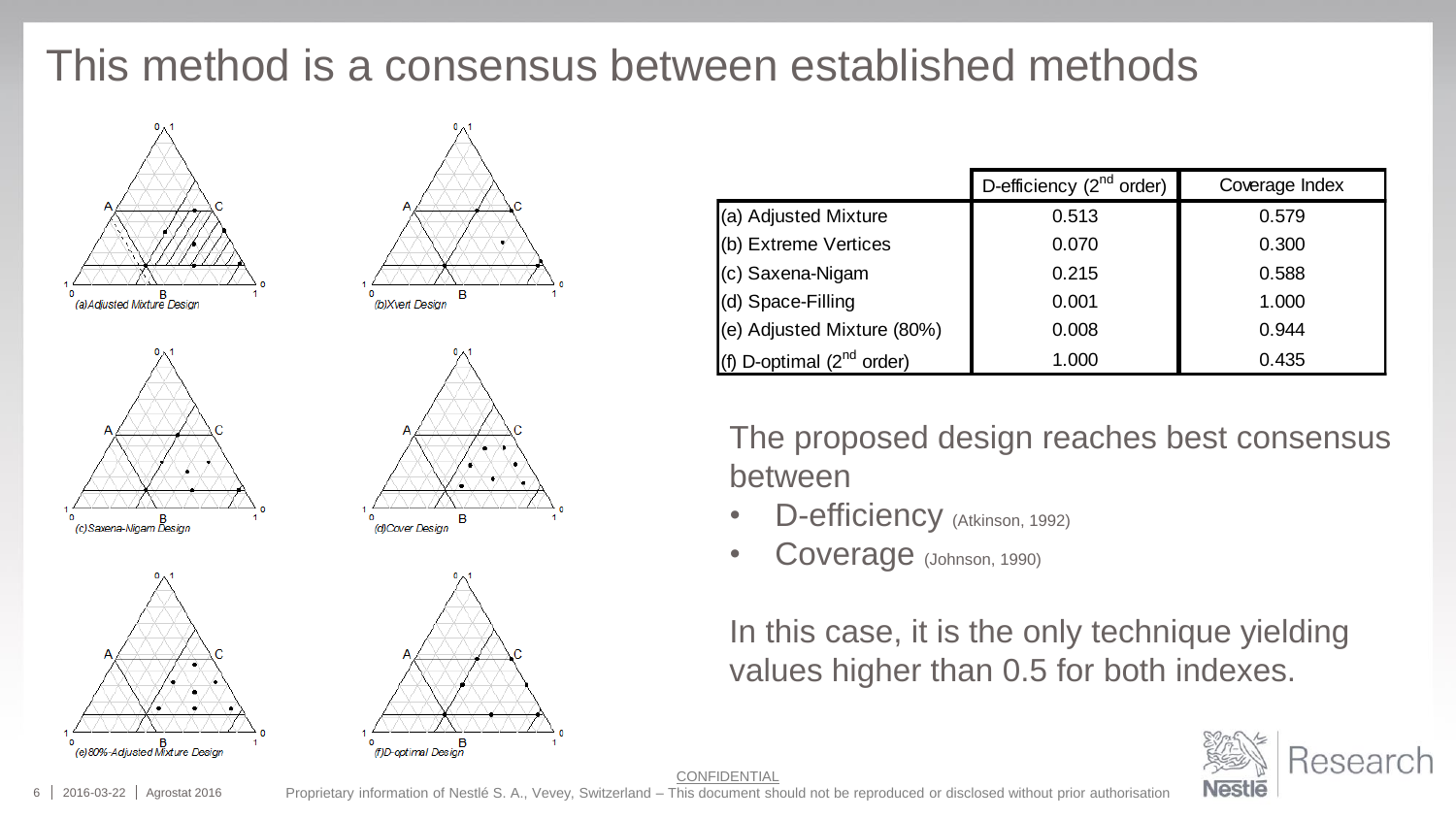## This method allows handling complex problems very easily

#### **Phase 1**  $(2^{7-4} \rightarrow 8 \text{ experiments})$

- Main effects of 4 orthogonal factors (partial replacement of wheat by up to 3 alternative grains + humectant type)
- First order model of 3 mixture factors (Mixture of 3 sugars summing to 10%)

#### **Phase 2**  $(2^{9-5} \rightarrow 16$  experiments)

- R=V for 4 process factors (humectant, soaking, cooking, drying)
- First order model of 5 mixture factors (Mixture of 5 alternative grains summing to 15%)

|                  | D <sub>Init</sub> |         |   |          |           |    |            |  | <b>D</b> Intermediate |     |            | D <sub>Final</sub> |            |                    |                 |         |           |                 |
|------------------|-------------------|---------|---|----------|-----------|----|------------|--|-----------------------|-----|------------|--------------------|------------|--------------------|-----------------|---------|-----------|-----------------|
|                  | А                 | B       | c | AB       | <b>AC</b> | BC | <b>ABC</b> |  | в<br>А                | Ċ   | VS.        | А                  | B          | c                  | AB              | AC      | <b>BC</b> | <b>ABC</b>      |
|                  |                   |         |   |          |           |    |            |  |                       |     | c          | Sugar A            | Sugar B    | Sugar <sub>C</sub> | Grain 1         | Grain 2 | Grain 3   | humect.         |
| lC1              | 0                 | 0       | 0 | 0        | 0         | 0  | 0          |  | 0.0<br>3.4            | 1.2 | $-5.4$     | 2.1                | 5.4        | 2.5                | 0               | 0       | 0         | W               |
| C <sub>2</sub>   | 1                 | 0       | 0 |          | 1         | 0  | 1          |  | 3.4<br>5.4            | 1.2 | 0.0        | 5.4                | 3.4        | 1.2                | 2               | 2       | 0         | $W+$            |
| C <sub>3</sub>   | 0                 | 1       | 0 | 1        | 0         | 1  | 1          |  | 8.5<br>0.0            | 1.2 | $-0.3$     | 0.2                | 8.5        | 1.3                | 2               | 0       | 2         | $W+$            |
| lC4              | 1                 | 1       | 0 | 0        | 1         | 1  | 0          |  | 8.5<br>5.4            | 1.2 | 5.1        | 2.8                | 6.0        | 1.2                | 0               | 2       | 2         | W               |
| C <sub>5</sub>   | 0                 | 0       | 1 | 0        | 1         | 1  | 1          |  | 3.4<br>0.0            | 4.7 | $-1.9$     | 1.0                | 4.3        | 4.7                | 0               | 2       | 2         | $W+$            |
| C <sub>6</sub>   | 1                 | 0       | 1 | 1        | 0         | 1  | 0          |  | 3.4<br>5.4            | 4.7 | 3.5        | 3.3                | 3.4        | 3.3                | 2               | 0       | 2         | W               |
| lc7              | $\mathbf{0}$      | 1       | 1 |          | 1         | 0  | 0          |  | 8.5<br>0.0            | 4.7 | 3.2        | 0.0                | 6.6        | 3.4                | 2               | 2       | 0         | W               |
| C8               | 1                 | 1       | 1 | 0        | 0         | 0  | 1          |  | 8.5<br>5.4            | 4.7 | 8.6        | 2.1                | 5.4        | 2.5                | 0               | 0       | 0         | $W+$            |
|                  |                   | Α       |   | B        |           | c  | D          |  | <b>ABC</b>            |     | <b>ABD</b> | <b>ACD</b>         | <b>BCD</b> | <b>ABCD</b>        |                 |         |           | (Illmann, 2009) |
|                  |                   | Humect. |   | Soaking  | Cooking   |    | Drying     |  |                       |     | Grain2     | Grain3             | Grain4     |                    |                 |         |           |                 |
|                  |                   |         |   | duration | condition |    | condition  |  | Grain1                |     |            |                    |            | Grain5             | $\Sigma$ Grains |         |           |                 |
| IP01             |                   | W       |   | short    | mild      |    | mild       |  | 2.0                   |     | 2.0        | 3.0                | 0.0        | 8.0                | 15.0            |         |           |                 |
| P <sub>02</sub>  |                   | W       |   | short    | mild      |    | strong     |  | 2.0                   |     | 5.8        | 6.3                | 0.9        | 0.0                | 15.0            |         |           |                 |
| P <sub>03</sub>  |                   | W       |   | short    | strong    |    | mild       |  | 4.0                   |     | 2.0        | 7.7                | 1.3        | 0.0                | 15.0            |         |           |                 |
| P <sub>04</sub>  |                   | w       |   | short    | strong    |    | strong     |  | 3.3                   |     | 5.4        | 3.0                | 0.0        | 3.4                | 15.0            |         |           |                 |
| P <sub>05</sub>  |                   | W       |   | long     | mild      |    | mild       |  | 3.8                   |     | 6.9        | 3.0                | 1.2        | 0.0                | 15.0            |         |           |                 |
| P <sub>06</sub>  |                   | W       |   | long     | mild      |    | strong     |  | 3.3                   |     | 2.0        | 6.1                | 0.0        | 3.6                | 15.0            |         | Cereales  |                 |
| P <sub>0</sub> 7 |                   | W       |   | long     | strong    |    | mild       |  | 2.0                   |     | 4.8        | 5.4                | 0.0        | 2.8                | 15.0            |         |           |                 |
| P <sub>08</sub>  |                   | W       |   | long     | strong    |    | strong     |  | 2.7                   |     | 3.8        | 4.6                | 2.0        | 1.8                | 15.0            |         |           |                 |
| P <sub>09</sub>  |                   | $W+$    |   | short    | mild      |    | mild       |  | 3.3                   |     | 5.6        | 6.1                | 0.0        | 0.0                | 15.0            |         |           |                 |
| P10              |                   | $W+$    |   | short    | mild      |    | strong     |  | 3.8                   |     | 2.0        | 3.0                | 1.2        | 4.9                | 15.0            |         |           | B               |
| P <sub>11</sub>  |                   | $W+$    |   | short    | strong    |    | mild       |  | 2.0                   |     | 5.6        | 3.0                | 0.9        | 3.6                | 15.0            |         |           |                 |
| P12              |                   | $W+$    |   | short    | strong    |    | strong     |  | 2.1                   |     | 2.4        | 10.0               | 0.1        | 0.4                | 15.0            |         |           |                 |
| P13              |                   | $W+$    |   | long     | mild      |    | mild       |  | 2.0                   |     | 2.0        | 6.3                | 0.9        | 3.8                | 15.0            |         |           |                 |
| P14              |                   | $W+$    |   | long     | mild      |    | strong     |  | 2.0                   |     | 10.0       | 3.0                | 0.0        | 0.0                | 15.0            |         |           |                 |
| P15              |                   | $W+$    |   | long     | strong    |    | mild       |  | 5.0                   |     | 3.6        | 4.4                | 0.4        | 1.6                | 15.0            |         |           |                 |
| P <sub>16</sub>  |                   | $W+$    |   | long     | strong    |    | strong     |  | 2.9                   |     | 4.3        | 5.0                | 0.6        | 2.3                | 15.0            |         |           |                 |
| (Addelman, 1962) |                   |         |   |          |           |    |            |  |                       |     |            |                    |            |                    |                 | esearch |           |                 |

**Nestle** 

(Addelman, 1962)

Proprietary information of Nestlé S. A., Vevey, Switzerland – This document should not be reproduced or disclosed without prior authorisation

CONFIDENTIAL